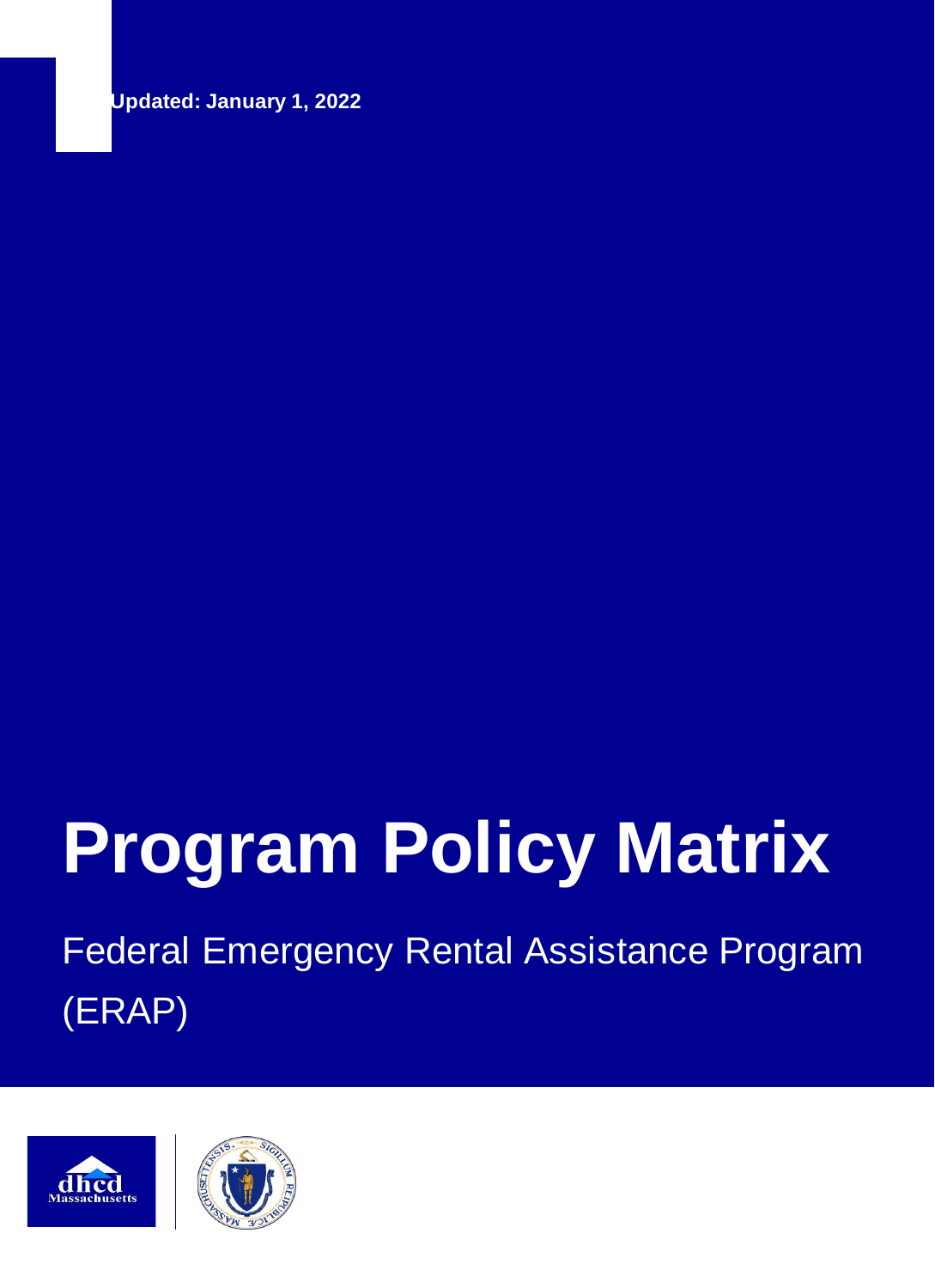## **ERAPT, & HAF POLICY MATRIX**

#### **This matrix outlines key policies that govern the administration of the following programs: ERAP, RAFT, and HAF.**

|                                            | <b>ERAP</b>                                                                                                                                                                                                                                                                                                                                                                                                                                                                                                                                                     | <b>RAFT</b>                                                                                                                                                                                                                                                                                                              | <b>HAF</b>                                                                                                                                                                                                                                                                                                                                                                                                                                                                                                                |
|--------------------------------------------|-----------------------------------------------------------------------------------------------------------------------------------------------------------------------------------------------------------------------------------------------------------------------------------------------------------------------------------------------------------------------------------------------------------------------------------------------------------------------------------------------------------------------------------------------------------------|--------------------------------------------------------------------------------------------------------------------------------------------------------------------------------------------------------------------------------------------------------------------------------------------------------------------------|---------------------------------------------------------------------------------------------------------------------------------------------------------------------------------------------------------------------------------------------------------------------------------------------------------------------------------------------------------------------------------------------------------------------------------------------------------------------------------------------------------------------------|
| <b>Benefit Caps</b>                        | Applicants are eligible for up to<br>18 months of arrears (after<br>3/13/2020) assistance and for<br>up to 18 months total<br>assistance, although future<br>rent assistance (stipend<br>payments) are only issued 3<br>months at a time                                                                                                                                                                                                                                                                                                                        | \$7,000 in any 12-month<br>period.                                                                                                                                                                                                                                                                                       | No benefit cap.<br>Limited to owner-occupants<br>of single-family home,<br>condos, or 2- 3- or 4-family<br>home located in MA with at<br>least 3 months of missed<br>mortgage payments                                                                                                                                                                                                                                                                                                                                    |
| <b>Income Eligibility</b>                  | Up to 80% AMI                                                                                                                                                                                                                                                                                                                                                                                                                                                                                                                                                   | Up to 50% AMI                                                                                                                                                                                                                                                                                                            | At or below 150% AMI                                                                                                                                                                                                                                                                                                                                                                                                                                                                                                      |
| <b>COVID-19 Impact</b>                     | Self-certification of COVID-19<br>impact required                                                                                                                                                                                                                                                                                                                                                                                                                                                                                                               | Not required                                                                                                                                                                                                                                                                                                             | Self-certification of COVID-19<br>impact required                                                                                                                                                                                                                                                                                                                                                                                                                                                                         |
| <b>Eligibility</b><br><b>Documentation</b> | Income Eligibility:<br>٠<br>MassHealth/DTA<br>presumed eligibility,<br>categorical eligibility (free<br>or reduced lunch, LIHEAP,<br>public housing, Chapter<br>115, and others) or verified<br>by 2020 Tax Return, or<br>third-party income<br>verification (pay stubs,<br>etc.), or verified in<br>DUA/DOR systems<br>Arrears: At least 1 month's<br>rental arrears required<br>Hardship: Verification of<br>٠<br>risk of housing instability,<br>and of rental housing<br>Rental<br>$\blacksquare$<br>Agreement: Verification of<br>lease or tenancy at will | Income Eligibility:<br>٠<br>MassHealth/DTA<br>presumed eligibility, or<br>documentation from last<br>60 days, or verified in<br>DUA/DOR systems<br>Hardship: Verification of<br>٠<br>risk of housing instability<br>Rental<br>٠<br>Agreement: Verification o<br>f lease or tenancy at will<br>(for assistance with rent) | Income Eligibility: Pay<br>٠<br>stubs, bank statements,<br>tax returns,<br>documentation of<br>public benefits (including<br>unemployment insurance)<br>Alternatives: benefit<br>determination letters from<br>DTA, MassHealth,<br>LIHEAP, Dept. Of Early<br>Edu. and Care or one of<br>its contracted child-care<br>and referral agencies, or<br>Dept. of Veterans<br><b>Services</b><br>Hardship: Self-<br>$\bullet$<br>certification of financial<br>hardship after 1/21/2020<br>Proof of Ownership: Deed<br>$\bullet$ |
| <b>Prospective Rent</b>                    | Limit initial payment for<br>prospective rent to three<br>months; applicants must have<br>rental arrears to reapply<br>for receive additional aid.<br>Prospective rent will not be<br>paid if the tenant's rent is<br>calculated as a percentage of<br>income (i.e., public housing.)                                                                                                                                                                                                                                                                           | Prospective rent<br>assistance may be spread<br>out over up to 12 months to<br>solve crisis                                                                                                                                                                                                                              | N/A                                                                                                                                                                                                                                                                                                                                                                                                                                                                                                                       |

## *Matrix continued on next page*